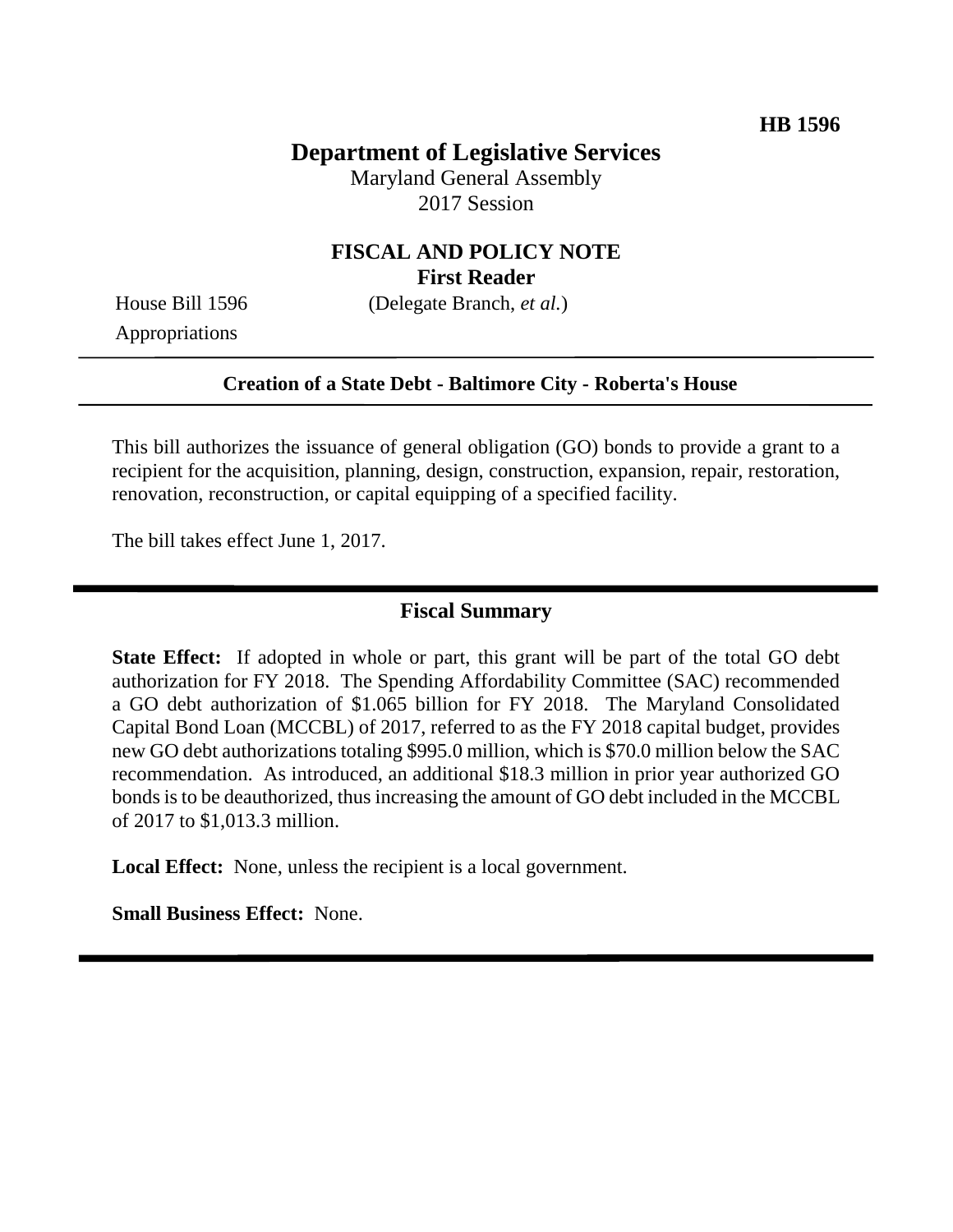## **Analysis**

### **Current Law/Background:**

*Bond Sales and Debt Service:* The State last sold bonds on March 8, 2017, which included \$675.0 million in new money bonds in support of the State's capital program. Of the \$675.0 million, \$575.0 million was issued as new tax-exempt bonds and \$100.0 million as new taxable bonds. The bonds were sold in separate series, with a combined true interest cost of 2.84%, with an average maturity of 10.6 years for the tax-exempt issuance and 2.04% over 5 years for the taxable issuance. The shorter maturities for the taxable issuance explains the lower true interest cost compared to the tax-exempt issuance. The actual annual debt service cost is determined by the coupon rate achieved at the time the bonds were issued, which ranged from 3.25% to 5.0% for an average coupon rate of 4.6%. Therefore, State debt service is estimated to cost \$69.9 million annually based on the average coupon rate.

GO bonds authorized in a given year are not all issued the year in which they are authorized. The State Treasurer's Office estimates that just over half of the GO bonds authorized in a year are typically issued within the first two fiscal years. The Capital Debt Affordability Committee assumes bonds authorized in a given year will be fully issued over five years; specific issuances are 31% in the first year, 25% in the second year, 20% in the third year, 15% in the fourth year, and 9% in the fifth year.

*Legislative Initiatives:* As introduced by the Governor, the MCCBL of 2017 does not include the customary earmark of \$15.0 million for legislative initiatives. However, because the General Assembly can both reduce and add to the capital budget, the budget committees may consider bond bill requests during the 2017 session and amend them into the MCCBL.

The bills listed below authorize the issuance of GO bonds to provide grants to various recipients for the acquisition, planning, design, construction, expansion, repair, restoration, renovation, reconstruction, and/or capital equipping of various facilities.

Most bills require either a "hard" or "soft" match, as noted. Where no match is required, the term "grant" is indicated. A "hard" match means the recipient provides a dollar-for-dollar match of the State funds and does not expend the matching funds until after the effective date of the authorizing act. A "soft" match is any other type of match. Soft matches include the use of the value of the real property as the match, in-kind contributions such as materials or construction services, or funds expended prior to the effective date of the bill. A match key is provided immediately below the list of projects.

The list is organized into two categories: statewide bond bills; and local bond bills. Within the local bond bill category, the projects are sorted first by the county in which the project is located and then alphabetically by project title. Most projects have both a House and a Senate bill.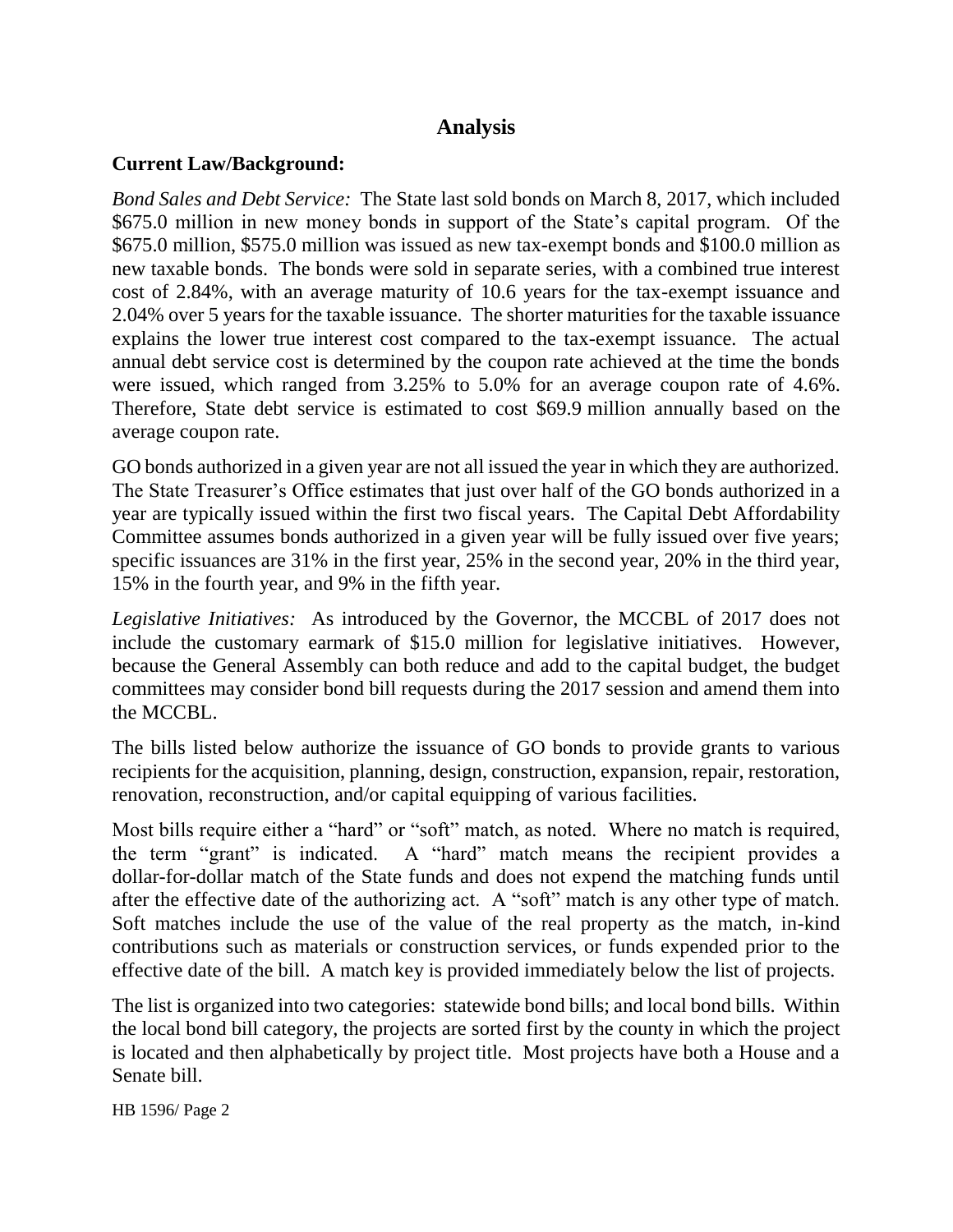## **2017 Session Bond Bills Introduced**

| $\bf{HB}$<br><b>Statewide</b> | <b>Sponsor</b>          | $\mathbf{S}\mathbf{B}$ | <b>Sponsor</b> | <b>Project</b>                                                            | <b>County</b> | <b>Request</b> | <b>Match</b> |
|-------------------------------|-------------------------|------------------------|----------------|---------------------------------------------------------------------------|---------------|----------------|--------------|
| 1646                          | Malone                  | 1078                   | Reilly         | <b>Lutheran Mission Society</b><br><b>Compassion Centers</b>              | Statewide     | 200,000        | Hard         |
|                               | <b>Local Bond Bills</b> |                        |                |                                                                           |               |                |              |
| 805                           | Delegation              | 662                    | Edwards        | <b>Coal Miner Memorial Statue</b>                                         | Allegany      | 75,000         | Hard         |
| 809                           | Delegation              | 638                    | Edwards        | <b>Cumberland YMCA Youth Center</b>                                       | Allegany      | 125,000        | Hard         |
| 1333                          | McMillan                |                        |                | Annapolis Masonic Lodge No. 89                                            | Anne Arundel  | 150,000        | Soft(U,2,3)  |
| 1298                          | McMillan                | 590                    | Astle          | Annapolis Shakespeare Company<br>Theatre                                  | Anne Arundel  | 272,000        | Soft(2,3)    |
| 1621                          | McMillan                | 749                    | Astle          | Arundel Lodge                                                             | Anne Arundel  | 60,000         | Soft(all)    |
| 570                           | Saab                    | 97                     | Reilly         | Arundel Volunteer Fire Department Anne Arundel<br><b>Community Center</b> |               | 400,000        | Soft(all)    |
| 778                           | <b>Busch</b>            |                        |                | <b>Bestgate Park</b>                                                      | Anne Arundel  | 100,000        | Grant        |
| 567                           | Saab                    | 115                    | Reilly         | Cape St. Claire Beach<br>Replenishment                                    | Anne Arundel  | 750,000        | Hard         |
|                               |                         | 1067                   | Astle          | Chesapeake Children's Museum                                              | Anne Arundel  | 200,000        | Soft(2)      |
| 486                           | <b>Busch</b>            | 1041                   | Astle          | Chesapeake Region Accessible<br><b>Boating Project</b>                    | Anne Arundel  | 75,000         | Soft(U,1,2)  |
| 787                           | Kipke                   | 63                     | Simonaire      | Downs Park Amphitheater                                                   | Anne Arundel  | 100,000        | Soft(all)    |
| 1312                          | Kipke                   | 507                    | Simonaire      | Hancock's Resolution Visitor Center Anne Arundel<br>and Barn              |               | 250,000        | Hard         |
| 985                           | <b>Busch</b>            | 1028                   | Astle          | Harambee House Community<br><b>Outreach Center</b>                        | Anne Arundel  | 54,000         | Soft(1)      |
| 1589                          | <b>Busch</b>            | 1181                   | Astle          | Historic Annapolis Museum                                                 | Anne Arundel  | 90,000         | Grant        |
| 734                           | <b>Busch</b>            |                        |                | Hot Sox Park                                                              | Anne Arundel  | 200,000        | Soft(3)      |
| 98                            | Simonaire               | 69                     | Simonaire      | Loopers Field Improvement Project                                         | Anne Arundel  | 50,000         | Soft(all)    |
| 1639                          | S. Howard               | 1128                   | Astle          | Mandrin Inpatient Care Center                                             | Anne Arundel  | 100,000        | Hard         |
| 733                           | <b>Busch</b>            |                        |                | Maryland Hall for the Creative Arts                                       | Anne Arundel  | 250,000        | Grant        |
| 637                           | Beidle                  | 1117                   | DeGrange       | Resiliency and Education Center at<br>Kuhn Hall-                          | Anne Arundel  | 1,000,000      | Soft(1,2)    |
| 1399                          | S. Howard               | 1118                   | Reilly         | Southern High School Athletic<br>Facilities                               | Anne Arundel  | 120,000        | Grant        |
| 38                            | Carey                   | 56                     | Simonaire      | Sun Valley Park Playground                                                | Anne Arundel  | 50,000         | Grant        |
| 553                           | Sophocleus              |                        |                | The Arc of the Central Chesapeake<br>Region                               | Anne Arundel  | 150,000        | Hard         |
| 1340                          | McMillan                | 785                    | Astle          | The Bernie House                                                          | Anne Arundel  | 150,000        | Hard         |
| 806                           | Kipke                   | 1046                   | Simonaire      | Tick Neck Park Athletic Fields                                            | Anne Arundel  | 250,000        | Hard         |
| 415                           | Malone                  | 95                     | Reilly         | <b>Woods Community Center</b>                                             | Anne Arundel  | 200,000        | Hard         |
| 634                           | Beidle                  | 514                    | Astle          | YWCA Domestic Violence and<br><b>Trafficking Shelters</b>                 | Anne Arundel  | 1,000,000      | Soft(1,3)    |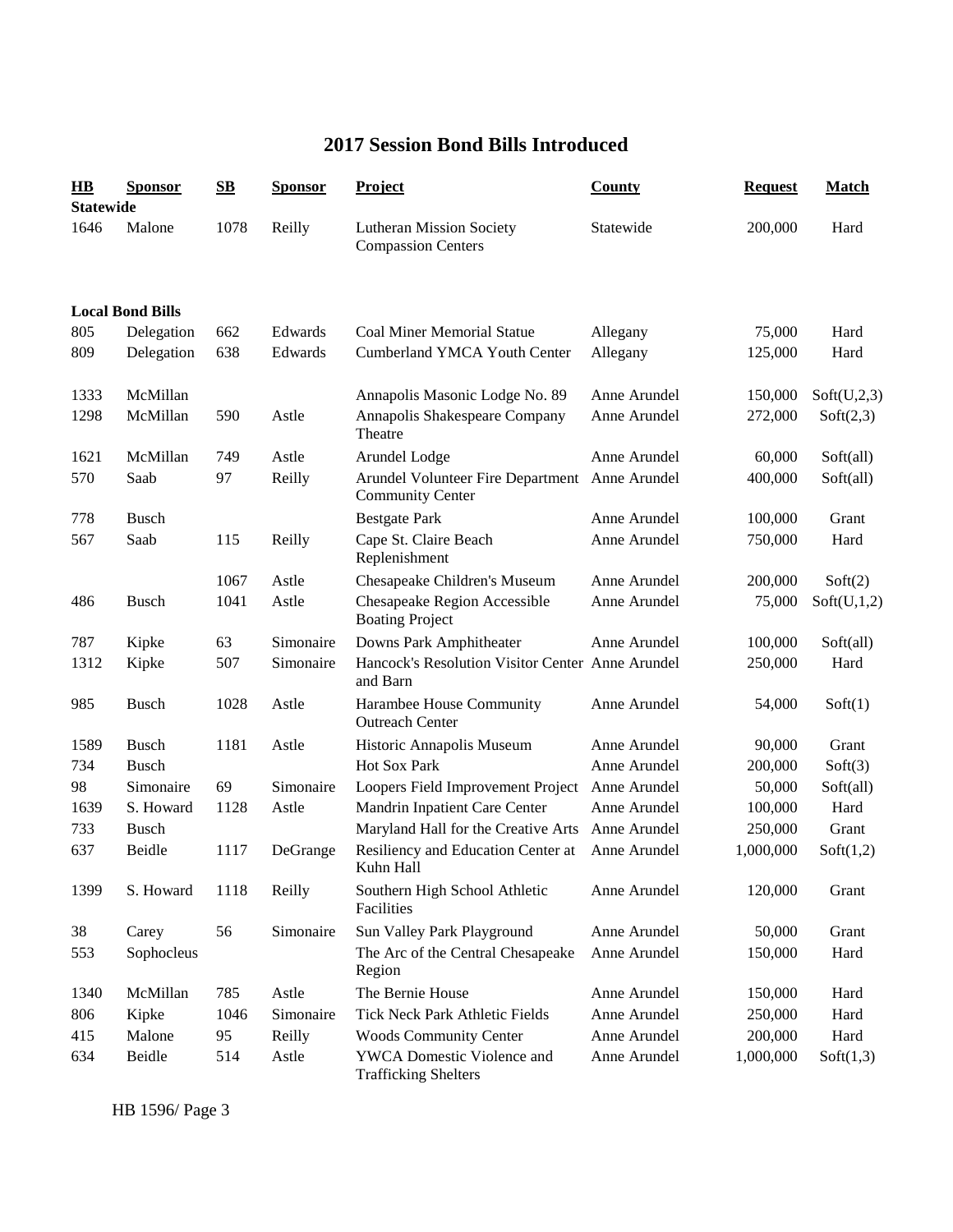| 549  | Hayes      | 733  | Robinson           | Arch Social Club Historic Site<br>Restoration                                     | <b>Baltimore City</b> | 250,000   | Soft(1,2)   |
|------|------------|------|--------------------|-----------------------------------------------------------------------------------|-----------------------|-----------|-------------|
| 1421 | Hayes      | 1182 | Robinson           | <b>Baltimore Museum of Art</b>                                                    | <b>Baltimore City</b> | 500,000   | Hard        |
| 1523 | Lierman    | 1070 | Ferguson           | Baltimore Regional Education and<br><b>Training Center</b>                        | <b>Baltimore City</b> | 1,000,000 | Soft(all)   |
| 1091 | Lierman    | 859  | Ferguson           | Baybrook Park Athletic Field                                                      | <b>Baltimore City</b> | 250,000   | Soft(3)     |
| 1637 | Haynes     |      |                    | <b>Bon Secours Youth Development</b><br>Center                                    | <b>Baltimore City</b> | 800,000   | Soft(all)   |
|      |            | 410  | Robinson           | Carmel Community Reaching Out<br>Center                                           | <b>Baltimore City</b> | 925,000   | Hard        |
| 1581 | Hayes      | 1112 | Robinson           | Center Stage                                                                      | <b>Baltimore City</b> | 200,000   | Soft(3)     |
| 731  | Haynes     | 502  | Nathan-<br>Pulliam | Community Empowerment and<br><b>Wellness Center</b>                               | <b>Baltimore City</b> | 500,000   | Soft(1,2)   |
| 1116 | Clippinger | 767  | Ferguson           | <b>Creative Alliance</b>                                                          | <b>Baltimore City</b> | 600,000   | Soft(all)   |
| 1131 | Ali        |      |                    | Cylburn Arboretum Carriage House<br>and Nature Museum                             | <b>Baltimore City</b> | 500,000   | Soft(U,all) |
| 575  | McCray     | 589  | McFadden           | Darley Park Community Park                                                        | <b>Baltimore City</b> | 50,000    | Hard(U)     |
| 1164 | Conaway    |      |                    | Downtown Cultural Art Center                                                      | <b>Baltimore City</b> | 280,000   | Soft(U,2)   |
| 1228 | Mosby      |      |                    | <b>EMAGE Center</b>                                                               | <b>Baltimore City</b> | 250,000   | Soft(3)     |
| 745  | Hayes      | 489  | Robinson           | Garrett-Jacobs Mansion                                                            | <b>Baltimore City</b> | 200,000   | Soft(3)     |
| 1137 | Ali        | 1159 | Oaks               | Get Involved Community Center                                                     | <b>Baltimore City</b> | 350,000   | Soft(U,all) |
| 1656 | Hayes      | 241  | Robinson           | Hampden Family Center                                                             | <b>Baltimore City</b> | 250,000   | Soft(3)     |
| 1495 | Glenn      | 123  | McFadden           | Harford House                                                                     | <b>Baltimore City</b> | 150,000   | Soft(U,2)   |
| 1316 | McCray     | 75   | McFadden           | Harford Road Assisted Living and<br>Medical Adult Day Care Center                 | <b>Baltimore City</b> | 250,000   | Soft(3)     |
| 1640 | Glenn      | 122  | McFadden           | <b>Historic Diamond Press Building</b>                                            | <b>Baltimore City</b> | 300,000   | Grant       |
|      |            | 71   | McFadden           | Hoen Lithograph Building<br>Renovation                                            | <b>Baltimore City</b> | 200,000   | Soft(1)     |
| 1611 | Haynes     | 1113 | Nathan-<br>Pulliam | Hopework CDC Youth and Family<br>Service Center                                   | <b>Baltimore City</b> | 150,000   | Soft(U,all) |
| 1303 | R. Lewis   | 686  | Ferguson           | House of Freedom Commercial<br>Kitchen Renovation                                 | <b>Baltimore City</b> | 1,400,000 | Hard        |
|      | Conaway    | 413  | Robinson           | <b>Intentional Community Building</b><br><b>Collective Co-Housing Development</b> | <b>Baltimore City</b> | 140,000   | Grant       |
| 719  | Conaway    | 411  | Robinson           | Le Mondo                                                                          | <b>Baltimore City</b> | 200,000   | Soft(1,2)   |
| 101  | McIntosh   | 575  | Conway             | Manna House                                                                       | <b>Baltimore City</b> | 50,000    | Hard        |
| 1232 | Mosby      | 613  | Robinson           | Maryland Art Place                                                                | <b>Baltimore City</b> | 100,000   | Soft(U,2,3) |
| 1658 | P. Young   | 1183 | Smith              | Maryland Center for Veterans<br><b>Education and Training</b>                     | <b>Baltimore City</b> | 300,000   | Grant       |
| 1304 | R. Lewis   | 685  | Ferguson           | Meals on Wheels Kitchen<br>Improvements                                           | <b>Baltimore City</b> | 275,000   | Hard        |
| 1644 | Jones      | 1076 | McFadden           | Most Worshipful Prince Hall Grand Baltimore City<br>Lodge                         |                       | 300,000   | Soft(2,3)   |
| 1544 | Haynes     | 1062 | Nathan-<br>Pulliam | My Brother's Keeper                                                               | <b>Baltimore City</b> | 280,000   | Soft(U,2)   |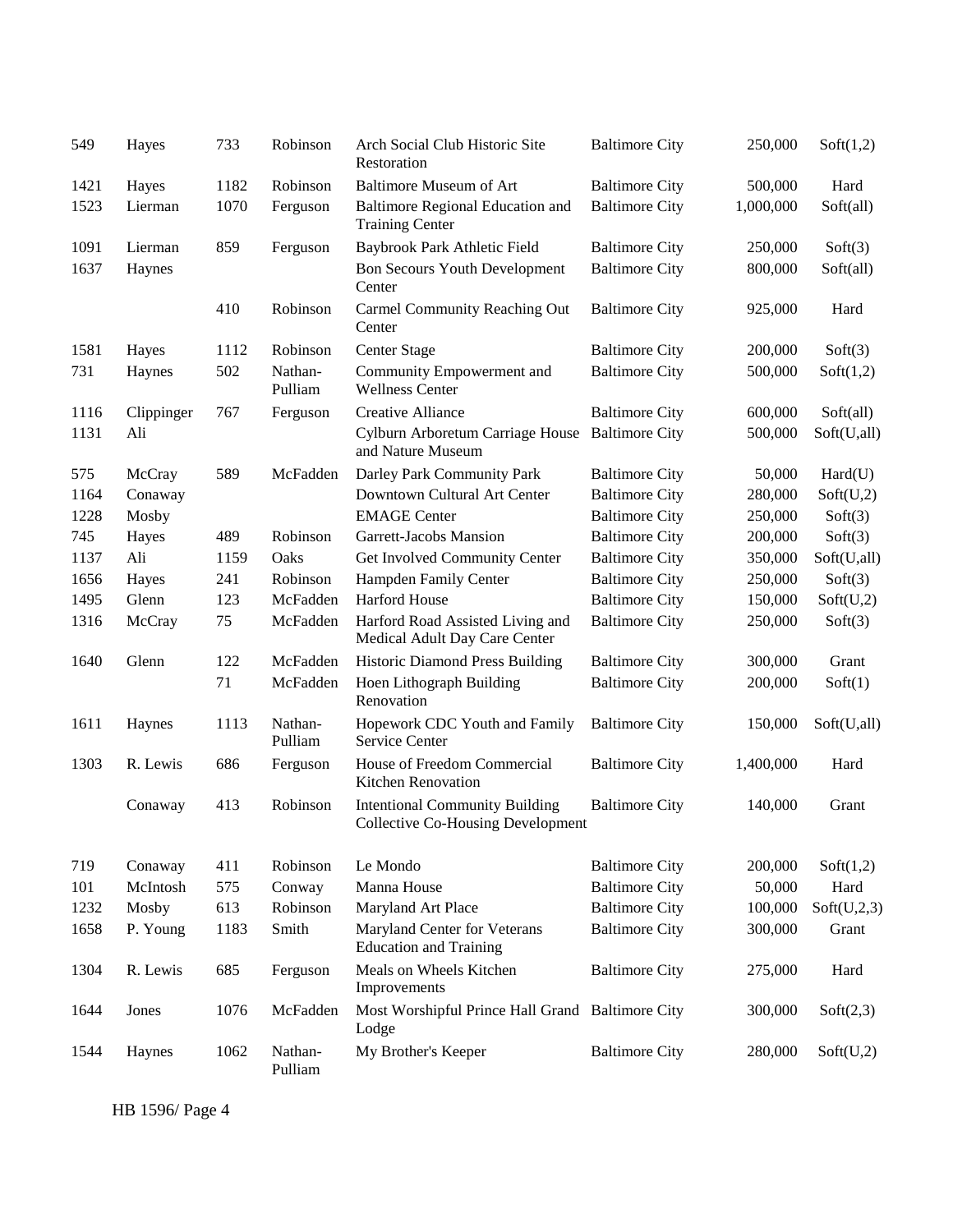|      | Glenn           | 695  | McFadden           | National Great Blacks in Wax<br>Museum                                                             | <b>Baltimore City</b> | 800,000   | Soft(all) |
|------|-----------------|------|--------------------|----------------------------------------------------------------------------------------------------|-----------------------|-----------|-----------|
|      |                 | 412  | Robinson           | Parks and People Campus at<br>Mondawmin                                                            | <b>Baltimore City</b> | 150,000   | Soft(all) |
| 1612 | Haynes          |      |                    | Payne Memorial Outreach<br><b>Community Youth Center</b>                                           | <b>Baltimore City</b> | 125,000   | Soft(1,2) |
| 1088 | Lierman         | 1045 | Ferguson           | Port Discovery Children's Museum                                                                   | <b>Baltimore City</b> | 500,000   | Grant     |
| 1139 | Ali             | 1160 | Oaks               | Progressive Education Center<br>Playground                                                         | <b>Baltimore City</b> | 150,000   | Soft(U,3) |
|      | Clippinger      | 860  | Ferguson           | Rash Field Improvement Project                                                                     | <b>Baltimore City</b> | 2,000,000 | Soft(all) |
| 1098 | Clippinger      |      |                    | Rash Field Park                                                                                    | <b>Baltimore City</b> | 1,000,000 | Hard      |
| 1596 | <b>Branch</b>   | 121  | McFadden           | Roberta's House                                                                                    | <b>Baltimore City</b> | 250,000   | Grant     |
| 1591 | Hayes           | 1151 | Robinson           | <b>Sellers Mansion</b>                                                                             | <b>Baltimore City</b> | 500,000   | Soft(1,2) |
| 1129 | Haynes          | 1029 | Nathan-<br>Pulliam | Shake and Bake Family Fun Center                                                                   | <b>Baltimore City</b> | 350,000   | Soft(U,2) |
|      |                 | 242  | Robinson           | St. Francis Neighborhood Center                                                                    | <b>Baltimore City</b> | 500,000   | Soft(all) |
| 1153 | Hayes           | 414  | Robinson           | The Central West Gateway                                                                           | <b>Baltimore City</b> | 255,000   | Soft(2,3) |
|      |                 | 1074 | Nathan-<br>Pulliam | The SEED School of Maryland                                                                        | <b>Baltimore City</b> | 1,200,000 | Hard(U)   |
|      |                 | 547  | Conway             | Woodbourne Center Vocational<br>Program                                                            | <b>Baltimore City</b> | 375,000   | Hard(U)   |
|      |                 | 1051 | Jennings           | Camp Puh'tok                                                                                       | Baltimore             | 500,000   | Soft(2)   |
| 798  | Ebersole        | 596  | Kasemeyer          | Community College of Baltimore<br><b>County Catonsville Campus</b><br><b>Artificial Turf Field</b> | Baltimore             | 250,000   | Hard      |
| 1527 | <b>Bromwell</b> | 1093 | Klausmeier         | Double Rock Park                                                                                   | Baltimore             | 250,000   | Hard      |
| 829  | Hettleman       | 741  | Zirkin             | Jewish Teen Advancement Program Baltimore<br>House                                                 |                       | 100,000   | Soft(1)   |
| 884  | Jones           | 565  | Kelley             | <b>Liberty Community Development</b><br><b>Youth Center</b>                                        | <b>Baltimore</b>      | 500,000   | Soft(2)   |
| 1628 | P. Young        |      |                    | Maryland Council for Special<br>Equestrians                                                        | <b>Baltimore</b>      | 120,000   | Hard(U)   |
| 1034 | Sydnor          | 637  | Nathan-<br>Pulliam | Morning Star Family Life Center                                                                    | Baltimore             | 400,000   | Soft(all) |
| 818  | Jones           | 673  | Kelley             | National Center on Institutions and<br>Alternatives Expansion                                      | Baltimore             | 250,000   | Hard      |
| 890  | Stein           |      | Zirkin             | Ner Israel Rabbinical College                                                                      | Baltimore             | 188,000   | Hard      |
| 904  | Miele           | 634  | Klausmeier         | Perry Hall High School Stadium<br><b>Turf Project</b>                                              | Baltimore             | 250,000   | Hard      |
| 1097 | Szeliga         | 1008 | Jennings           | Phoenix Wildlife Center                                                                            | Baltimore             | 100,000   | Hard      |
| 638  | Metzgar         | 191  | Salling            | Project Genesis: New Beginnings,<br>Inc. Community Center                                          | Baltimore             | 200,000   | Soft(3)   |
| 816  | Jones           | 672  | Kelley             | St. Luke's United Methodist Church Baltimore<br>Fellowship Hall                                    |                       | 200,000   | Grant     |
| 794  | West            | 419  | <b>Brochin</b>     | Stella Maris Transitional Care<br>Center                                                           | <b>Baltimore</b>      | 375,000   | Hard      |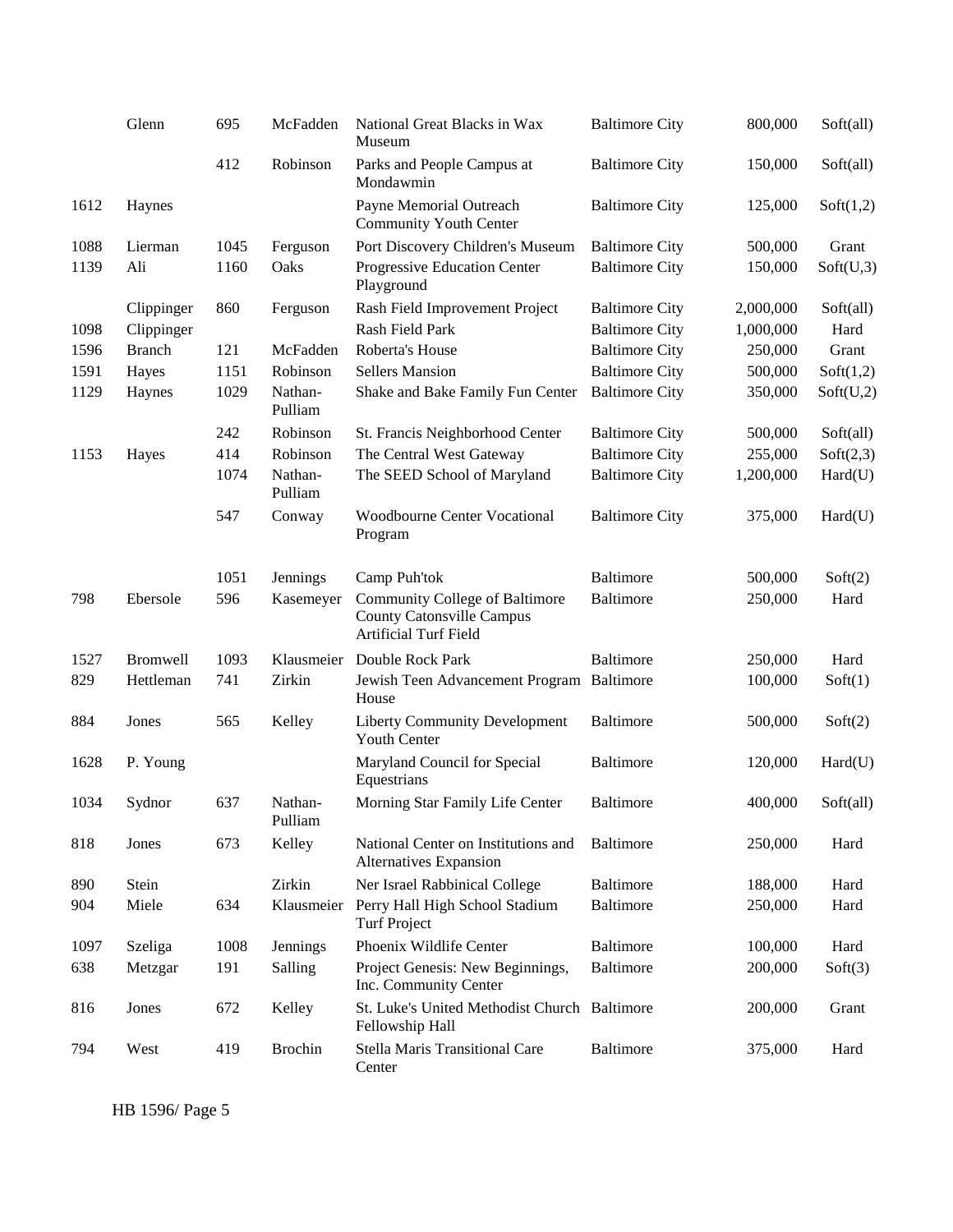| 1040<br>301 | Lafferty<br>Miele | 977<br>482 | <b>Brochin</b><br>Klausmeier   | Towson High School Stadium<br>White Marsh Volunteer Fire<br>Company    | <b>Baltimore</b><br><b>Baltimore</b> | 30,000<br>350,000 | Hard<br>Hard |
|-------------|-------------------|------------|--------------------------------|------------------------------------------------------------------------|--------------------------------------|-------------------|--------------|
|             |                   | 179        | Peters                         | End Hunger In Calvert County<br>Warehouse                              | Calvert                              | 50,000            | Soft(all)    |
| 314         | Ghrist            | 388        | Caroline<br>County<br>Senators | <b>Benedictine School</b>                                              | Caroline                             | 300,000           | Hard         |
| 1005        | Delegation        | 840        | Carroll<br>County<br>Senators  | Boys and Girls Club of Westminster Carroll                             |                                      | 150,000           | Soft(1)      |
| 986         | Afzali            | 828        | Hough                          | Mt. Airy Caboose and Visitor Center Carroll<br>Pavilion                |                                      | 12,000            | Hard         |
| 479         | Delegation        | 606        | Carroll<br>County<br>Senators  | Union Mills Homestead Restoration Carroll                              |                                      | 250,000           | Hard         |
| 1653        | Ghrist            | 1167       | Cecil<br>County<br>Senators    | Elkton Sportsplex Campus and<br>Performing-Visual Arts Center          | Cecil                                | 200,000           | Hard         |
| 977         | Delegation        | 708        | Cecil<br>County<br>Senators    | Fair Hill Race Course                                                  | Cecil                                | 250,000           | Hard         |
| 709         | Delegation        | 612        | Miller                         | Farming 4 Hunger Community<br><b>Agricultural Facility</b>             | Charles                              | 75,000            | Soft(2,3)    |
|             |                   | 300        | Middleton                      | Maryland Veterans Memorial<br>Museum Land Acquisition                  | Charles                              | 200,000           | Soft(all)    |
|             |                   | 617        | Middleton                      | Old Pomonkey High School                                               | Charles                              | 250,000           | Soft(1,2)    |
| 720         | Delegation        |            |                                | Southern Maryland Carousel                                             | Charles                              | 180,000           | Soft(1)      |
|             |                   | 100        | Miller                         | Southern Maryland Studies Center                                       | Charles                              | 500,000           | Grant        |
| 1092        | Sample-<br>Hughes | 821        | Eckardt                        | <b>Chesapeake Grove Senior Housing</b><br>and Intergenerational Center | Dorchester                           | 225,000           | Soft(1)      |
| 475         | Delegation        | 187        | Hough                          | Helen Smith Studio                                                     | Frederick                            | 25,000            | Soft(1,2)    |
| 158         | K. Young          | 208        | Young                          | Heritage Frederick Capital<br>Improvements                             | Frederick                            | 37,500            | Soft(3)      |
| 474         | Delegation        | 188        | Hough                          | Northwest Trek Conservation and<br><b>Education Center Phase 2</b>     | Frederick                            | 75,000            | Soft(2)      |
| 64          | Afzali            | 645        | Hough                          | Remsberg Park Multipurpose Youth Frederick<br>Sports Field             |                                      | 125,000           | Soft(2)      |
| 1336        | Folden            | 1036       | Young                          | The Youth Ranch                                                        | Frederick                            | 150,000           | Grant        |
| 99          | Krimm             | 199        | Young                          | YMCA of Frederick County                                               | Frederick                            | 150,000           | Soft(all)    |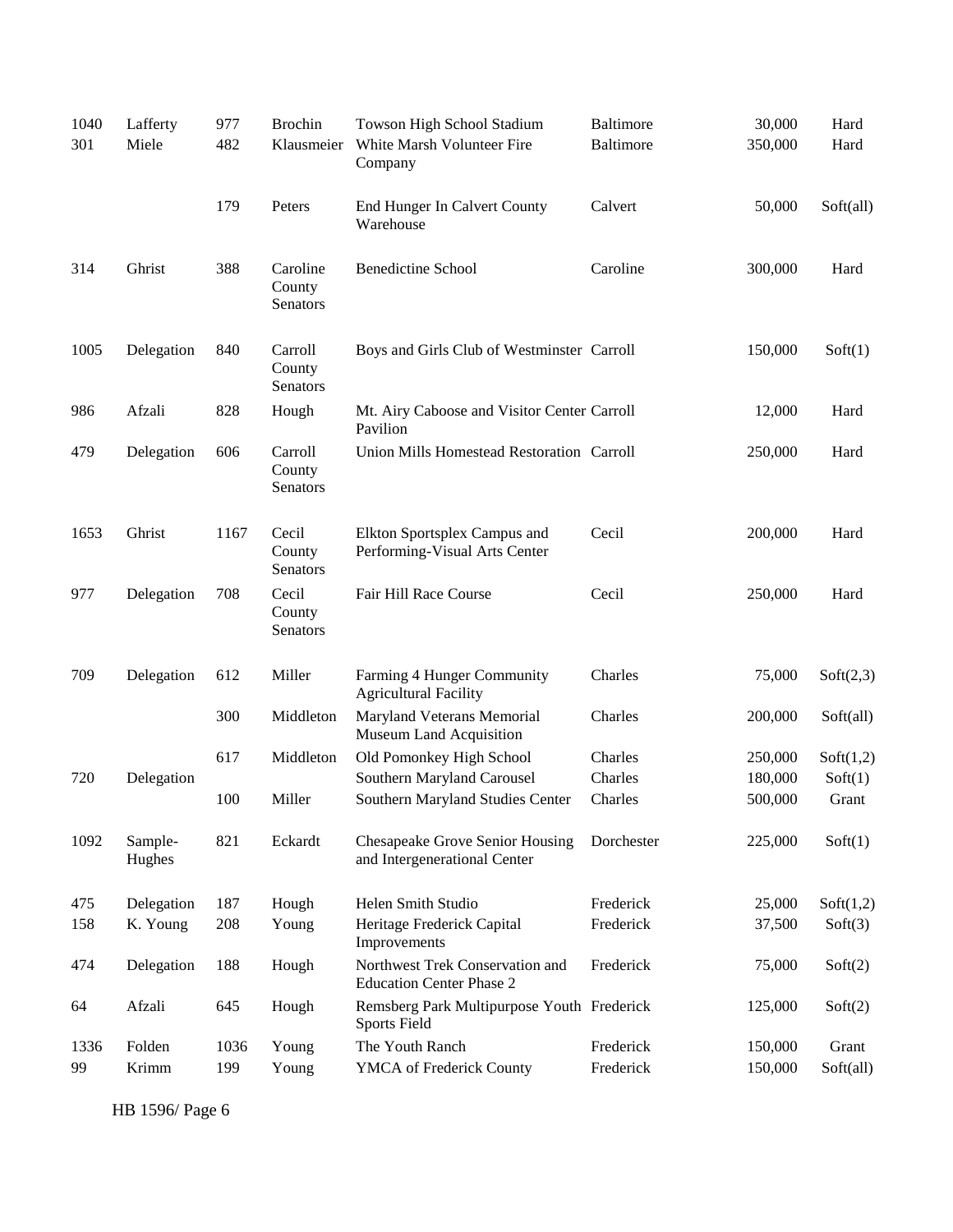| 1542 | Beitzel            | 1068 | Edwards                      | Believe in Tomorrow Children's<br>House at Deep Creek Lake           | Garrett    | 300,000 | Hard      |
|------|--------------------|------|------------------------------|----------------------------------------------------------------------|------------|---------|-----------|
| 1606 | Cassilly           |      |                              | Hosanna School Museum                                                | Harford    | 45,000  | Hard      |
|      |                    | 1179 | Cassilly                     | McComas School Museum                                                | Harford    | 25,000  | Soft(all) |
| 1607 | Cassilly           |      |                              | Miracle League of Harford County                                     | Harford    | 100,000 | Grant     |
| 1507 | Lisanti            |      |                              | National Center for Manufacturing<br>Sciences                        | Harford    | 300,000 | Grant     |
| 1453 | Lisanti            |      |                              | Skipjack Martha Lewis                                                | Harford    | 75,000  | Grant     |
| 1417 | Lisanti            |      |                              | The Epicenter at Edgewood                                            | Harford    | 50,000  | Grant     |
| 422  | Delegation         | 330  | Howard<br>County<br>Senators | <b>Carrollton Hall Restoration</b>                                   | Howard     | 500,000 | Hard      |
| 678  | Delegation         | 755  | Howard<br>County<br>Senators | Chrysalis Pavilion in Merriweather<br>Park at Symphony Woods         | Howard     | 250,000 | Soft(1,3) |
| 419  | Delegation         | 332  | Howard<br>County<br>Senators | Ellicott City Area Flood Mitigation Howard                           |            | 500,000 | Soft(3)   |
| 391  | Delegation         | 331  | Howard<br>County<br>Senators | Harriet Tubman Community Center Howard<br>and Museum                 |            | 500,000 | Soft(1)   |
| 423  | Delegation         | 333  | Howard<br>County<br>Senators | ManneqART Museum and Maryland Howard<br><b>Fashion Institute</b>     |            | 333,000 | Soft(all) |
| 421  | Delegation         | 339  | Howard<br>County<br>Senators | PHILLIPS School Commercial<br>Kitchen                                | Howard     | 175,000 | Soft(3)   |
| 1630 | Delegation         | 1170 | Howard<br>County<br>Senators | Tau Pi Mentoring Program                                             | Howard     | 25,000  | Soft(2)   |
| 407  | Delegation         | 329  | Howard<br>County<br>Senators | The Arc of Howard County HVAC<br><b>System Replacement</b>           | Howard     | 300,000 | Hard      |
| 478  | Jacobs             | 555  | Hershey                      | Camp Fairlee                                                         | Kent       | 200,000 | Soft(2)   |
| 1597 | Jacobs             | 551  | Hershey                      | Echo Hill Outdoor School                                             | Kent       | 310,000 | Soft(1)   |
| 1598 | Gutierrez          | 687  | Madaleno                     | A Wider Circle Community Service Montgomery<br>Center                |            | 250,000 | Soft(2,3) |
| 79   | Korman             | 567  | Lee                          | Bender Jewish Community Center of Montgomery<br>Greater Washington   |            | 100,000 | Hard      |
| 80   | Korman             | 610  | Lee                          | <b>Bethesda Graceful Growing</b><br><b>Together Community Center</b> | Montgomery | 200,000 | Soft(all) |
| 97   | Fraser-<br>Hidalgo | 149  | Feldman                      | <b>BlackRock Center for the Arts</b>                                 | Montgomery | 115,000 | Hard      |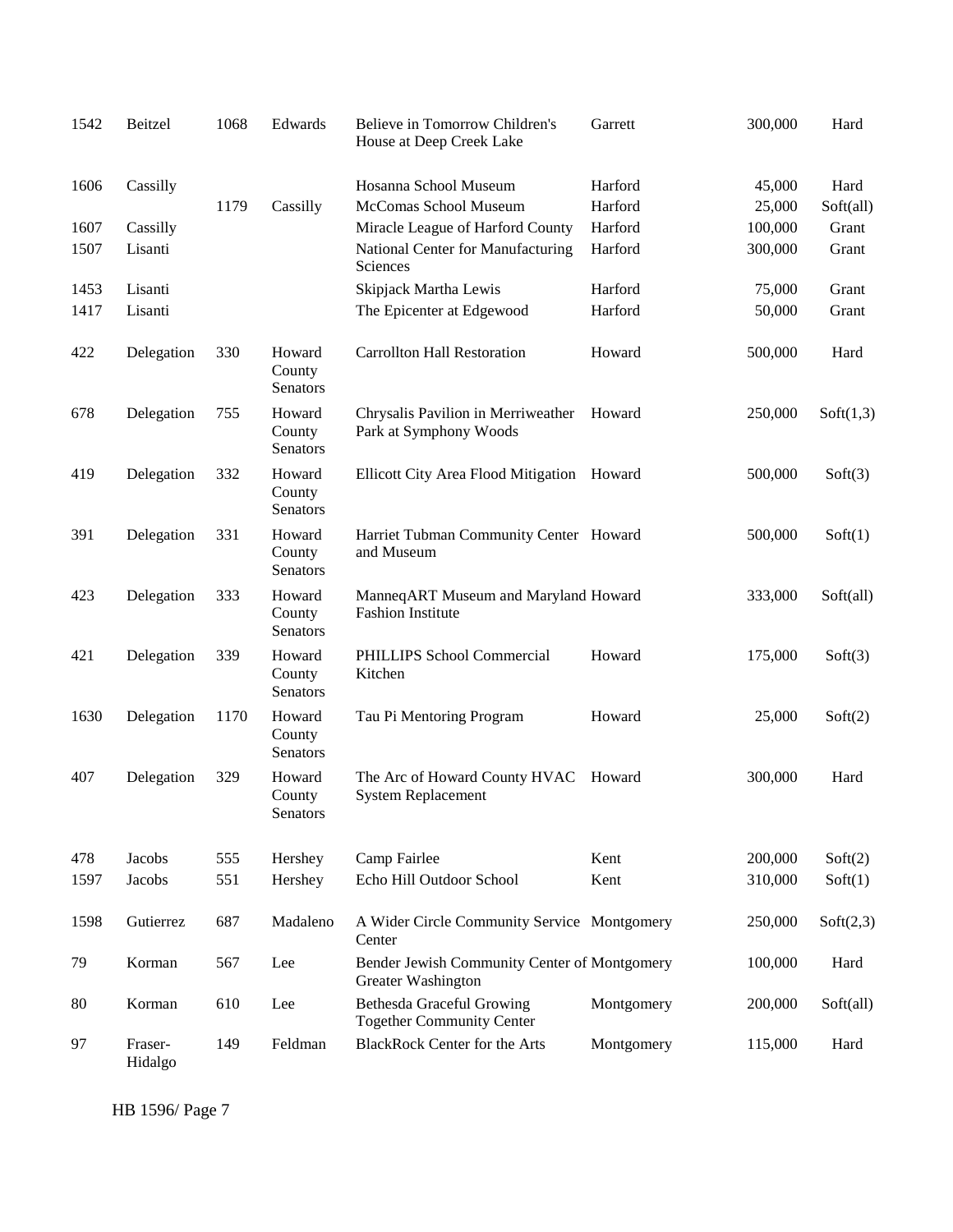| 86   | Fraser-<br>Hidalgo | 148  | Feldman  | Boyds Negro School                                                         | Montgomery | 16,000    | Soft(2)   |
|------|--------------------|------|----------|----------------------------------------------------------------------------|------------|-----------|-----------|
| 1485 | Luedtke            | 464  | Zucker   | <b>Community Services for Autistic</b><br><b>Adults and Children</b>       | Montgomery | 95,000    | Hard      |
| 743  | Barve              | 648  | Kagan    | <b>Consumer Product Safety</b><br><b>Commission Site</b>                   | Montgomery | 200,000   | Hard      |
| 569  | Kaiser             | 455  | Zucker   | <b>Damascus Recreational Park</b>                                          | Montgomery | 100,000   | Soft(all) |
| 819  | Hixson             | 795  | Smith    | <b>Easter Seals Inter-Generational</b><br>Center                           | Montgomery | 150,000   | Hard      |
| 546  | Kaiser             | 454  | Zucker   | <b>Friends House</b>                                                       | Montgomery | 200,000   | Soft(3)   |
| 1546 | Hixson             | 1061 | Smith    | Gandhi Brigade Media Center                                                | Montgomery | 125,000   | Soft(2)   |
| 609  | Queen              | 451  | Zucker   | Good Hope Local Park                                                       | Montgomery | 125,000   | Soft(all) |
| 1616 | Gutierrez          | 653  | Madaleno | Halpine Hamlet Community Center                                            | Montgomery | 175,000   | Soft(2)   |
| 901  | Frick              | 1044 | Lee      | Interfaith Watershed Restoration and Montgomery<br><b>Outreach Project</b> |            | 60,000    | Soft(2)   |
| 1115 | Hixson             | 808  | Smith    | Jewish Foundation for Group<br>Homes, Inc.                                 | Montgomery | 100,000   | Hard      |
| 1016 | Barve              | 646  | Kagan    | King Farm Farmstead Dairy Barns                                            | Montgomery | 200,000   | Hard      |
| 814  | Hixson             | 729  | Smith    | Korean Community Service Center<br><b>Branch Office</b>                    | Montgomery | 265,000   | Hard(U)   |
| 1405 | Luedtke            | 599  | Zucker   | Laytonsville Lions Club Medical<br><b>Equipment Loan Building</b>          | Montgomery | 5,000     | Hard      |
| 1627 | A. Miller          | 1120 | Feldman  | Madison Fields Therapeutic<br><b>Equestrian Center</b>                     | Montgomery | 125,000   | Soft(1,3) |
| 1003 | <b>Barkley</b>     | 709  | King     | <b>MdBioLab STEM Education</b><br>Equipment                                | Montgomery | 100,000   | Hard      |
| 825  | Kramer             | 351  | Manno    | Melvin J. Berman Hebrew Academy Montgomery                                 |            | 150,000   | Soft(all) |
| 1029 | Waldstreicher 688  |      | Madaleno | Noyes Children's Library<br>Renovation                                     | Montgomery | 200,000   | Hard      |
| 883  | Kaiser             | 770  | Zucker   | Olney Boys and Girls Community<br>Park Expansion                           | Montgomery | 150,000   | Soft(1)   |
| 1106 | Hixson             | 791  | Smith    | Paint Branch Stream Valley Park<br>Trail                                   | Montgomery | 100,000   | Soft(2,3) |
| 69   | Cullison           | 350  | Manno    | Parkland Pool Renovation                                                   | Montgomery | 35,000    | Soft(all) |
| 1027 | A. Miller          | 894  | Feldman  | Poolesville Grape Crushing<br><b>Economic Development Facility</b>         | Montgomery | 1,000,000 | Soft(1)   |
| 156  | Dumais             | 150  | Feldman  | <b>Potomac Community Resources</b><br>Home                                 | Montgomery | 175,000   | Hard      |
| 558  | Robinson           | 381  | King     | <b>Stewartown Local Park</b>                                               | Montgomery | 200,000   | Soft(all) |
| 1089 | Hixson             | 724  | Smith    | Takoma Park Library                                                        | Montgomery | 150,000   | Hard      |
| 870  | Dumais             | 698  | Feldman  | The Quince Orchard Colored School Montgomery                               |            | 200,000   | Soft(3)   |
|      |                    | 689  | Madaleno | The Writer's Center                                                        | Montgomery | 250,000   | Soft(2)   |
| 96   | Fraser-<br>Hidalgo | 126  | Feldman  | TLC's Katherine Thomas School                                              | Montgomery | 240,000   | Hard      |
| 1530 | Waldstreicher      |      |          | Torah School of Greater Washington Montgomery                              |            | 375,000   | Hard      |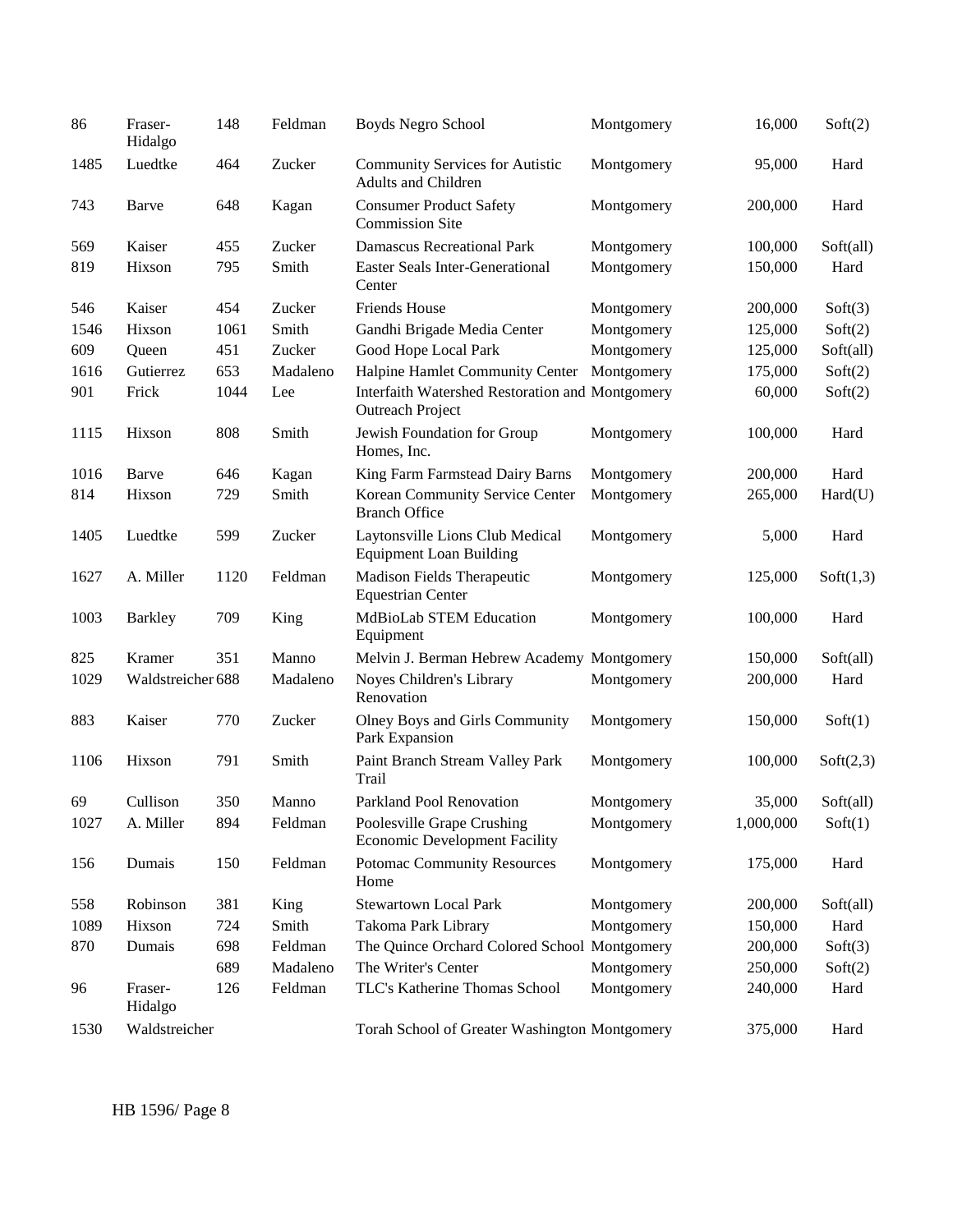| 542  | Gutierrez           | 608  | Madaleno | <b>Woodend Nature Sanctuary</b><br>Accessible Trail                  | Montgomery      | 300,000 | Hard(U)     |
|------|---------------------|------|----------|----------------------------------------------------------------------|-----------------|---------|-------------|
| 297  | Kelly               | 288  | Lee      | YMCA Bethesda-Chevy Chase                                            | Montgomery      | 750,000 | Soft(2,3)   |
| 732  | Cullison            | 504  | Manno    | Young Israel Shomrai Emunah<br>Social Hall                           | Montgomery      | 50,000  | Soft(all)   |
|      |                     | 1049 | Muse     | Accokeek First Church of God<br>Center of Excellence                 | Prince George's | 50,000  | Soft(1)     |
| 1100 | Vallario            | 765  | Peters   | Alpha House                                                          | Prince George's | 75,000  | Soft(1)     |
|      |                     | 1048 | Muse     | Camp Springs Elks Lodge No. 2332 Prince George's                     |                 | 25,000  | Soft(2)     |
| 1633 | J. Lewis            | 1162 | Benson   | Capitol Heights Municipal<br>Multiservice Center                     | Prince George's | 350,000 | Soft(all)   |
| 1004 | Valentino-<br>Smith | 761  | Peters   | Champ House                                                          | Prince George's | 50,000  | Grant       |
| 833  | <b>B.</b> Barnes    | 886  | Rosapepe | College Park Complete and Green<br><b>Streets</b>                    | Prince George's | 100,000 | Hard        |
|      |                     | 888  | Rosapepe | College Park Woods Hiker/Biker<br><b>Connector Trail</b>             | Prince George's | 300,000 | Hard        |
| 1086 | Holmes              | 762  | Peters   | Collington Station Safety and<br>Surveillance Systems                | Prince George's | 24,000  | Hard        |
| 1649 | Angel               | 1178 | Currie   | District Heights Veterans Park                                       | Prince George's | 170,000 | Soft(U,1,2) |
| 1025 | Frush               | 887  | Rosapepe | <b>Duvall Field Renovation</b>                                       | Prince George's | 150,000 | Hard        |
| 1545 | Valderrama          | 1071 | Muse     | Hard Bargain Farm Environmental<br>Center                            | Prince George's | 200,000 | Soft(1)     |
| 577  | C. Howard           |      |          | Highland Park Christian Academy                                      | Prince George's | 600,000 | Grant       |
| 1538 | Gaines              | 1072 | Pinsky   | Hyattsville Veteran's Memorial                                       | Prince George's | 30,000  | Soft(2,3)   |
| 1087 | Holmes              | 763  | Peters   | Marlton Swim and Recreation Club                                     | Prince George's | 50,000  | Soft(all)   |
| 1039 | Gaines              | 831  | Pinsky   | Maryland Milestones Heritage<br>Center                               | Prince George's | 50,000  | Soft(all)   |
| 1594 | Gaines              | 1110 | Pinsky   | Maryland Multicultural Youth<br>Centers                              | Prince George's | 75,000  | Soft(2)     |
|      |                     | 1111 | Muse     | My Sister's Keeper                                                   | Prince George's | 100,000 | Soft(1)     |
| 1026 | Tarlau              | 114  | Ramirez  | New Horizons Disability Job<br>Training and Recycling Center         | Prince George's | 200,000 | Soft(U,all) |
| 1099 | Holmes              | 764  | Peters   | Patuxent River 4-H Center Dennis<br>Cooper Cabin                     | Prince George's | 250,000 | Grant       |
| 1019 | Gaines              | 829  | Pinsky   | <b>Riverdale Park Station</b>                                        | Prince George's | 100,000 | Soft(all)   |
| 1540 | <b>B.</b> Barnes    |      |          | Riverdale Park Station Pedestrian<br>Improvements                    | Prince George's | 350,000 | Soft(all)   |
|      |                     | 1059 | Muse     | Southern Market Place                                                | Prince George's | 50,000  | Soft(2)     |
| 1588 | Fennell             | 1063 | Ramirez  | St. Ann's Center for Children, Youth Prince George's<br>and Families |                 | 50,000  | Hard        |
| 1032 | Valentino-<br>Smith | 901  | Peters   | St. Nicholas Catholic Church Parish Prince George's<br>Hall          |                 | 50,000  | Hard        |
|      |                     | 614  | Muse     | Susan D. Mona Center                                                 | Prince George's | 100,000 | Soft(1)     |
| 1593 | Gaines              | 1175 | Benson   | <b>Transit Oriented Development</b><br>Public Art Projects           | Prince George's | 280,000 | Grant       |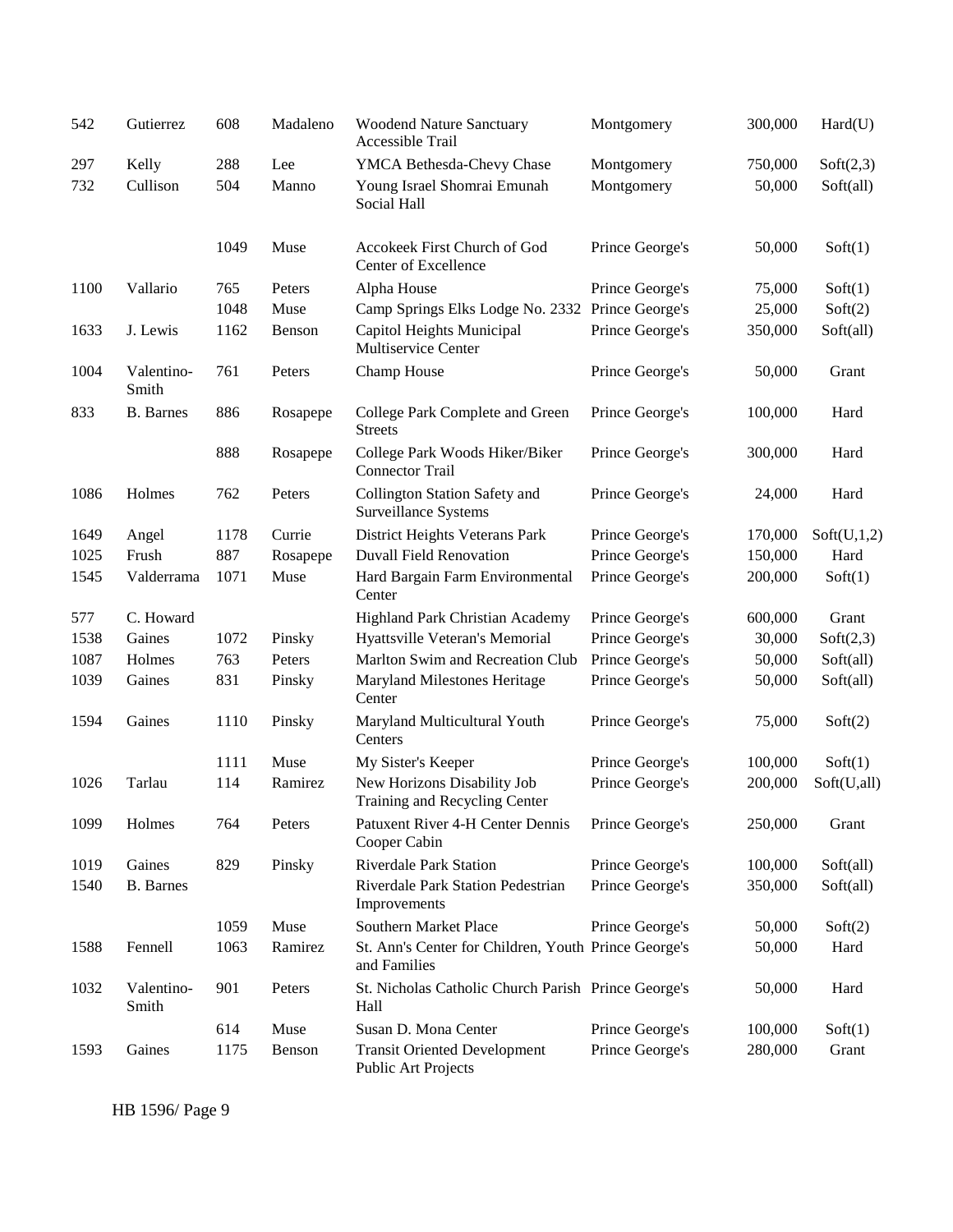| 1524 | Walker            |      |          | Tucker Road Ice Rink                                                              | Prince George's | 350,000   | Soft(1)   |
|------|-------------------|------|----------|-----------------------------------------------------------------------------------|-----------------|-----------|-----------|
| 1254 | Arentz            | 630  | Hershey  | <b>Compass Regional Hospice</b>                                                   | Queen Anne's    | 500,000   | Soft(2)   |
| 802  | Otto              | 863  | Mathias  | Teackle Mansion and the Sarah<br>Martin Done House                                | Somerset        | 250,000   | Soft(all) |
|      |                   | 1176 | Waugh    | <b>Maryland Dove</b>                                                              | St. Mary's      | 500,000   | Grant     |
|      |                   | 1083 | Waugh    | St. Clement's Island North Pier                                                   | St. Mary's      | 100,000   | Grant     |
|      |                   | 1064 | Waugh    | St. Mary's Nursing Center                                                         | St. Mary's      | 250,000   | Soft(all) |
| 1085 | Mautz             | 955  | Eckardt  | <b>Channel Marker Regional Wellness</b><br>Center                                 | Talbot          | 150,000   | Soft(1,3) |
| 1090 | Mautz             | 822  | Eckardt  | St. Luke's Preschool                                                              | Talbot          | 19,000    | Soft(3)   |
| 1102 | Mautz             | 824  | Eckardt  | St. Michaels Family YMCA                                                          | Talbot          | 500,000   | Hard      |
| 1125 | Wivell            |      |          | Civil War Interpretive Center                                                     | Washington      | 250,000   | Hard      |
| 1078 | B. Wilson         | 838  | Serafini | Hagerstown Urban Improvement<br>Project                                           | Washington      | 200,000   | Hard      |
| 1620 | McKay             | 1140 | Edwards  | Hancock Community Pool                                                            | Washington      | 100,000   | Soft(all) |
| 1126 | Wivell            |      |          | Smithsburg Town Hall Tower                                                        | Washington      | 12,000    | Hard      |
| 711  | McKay             | 593  | Edwards  | Williamsport American Legion Post Washington<br>202 World War II Monument         |                 | 65,000    | Soft(1,2) |
| 672  | Sample-<br>Hughes | 920  | Mathias  | Lower Shore Clinic Day Program for Wicomico<br>Seniors with Disabilities Facility |                 | 300,000   | Hard(U)   |
| 804  | Carozza           | 843  | Mathias  | Believe in Tomorrow Cottage By the Worcester<br>Sea                               |                 | 350,000   | Hard      |
|      |                   | 1053 | Mathias  | Lower Eastern Shore Conservation<br>and Heritage Center                           | Worcester       | 100,000   | Soft(2)   |
| 801  | Carozza           | 991  | Mathias  | Ocean City Convention Center Phase Worcester<br>3                                 |                 | 1,335,000 | Hard(U)   |

**\$53,022,500**

Match Key:  $1 = Real Property$ 2 = In-kind Contributions 3 = Prior Expenditures  $4 =$ Unequal

# **Additional Information**

### **Prior Introductions:** None.